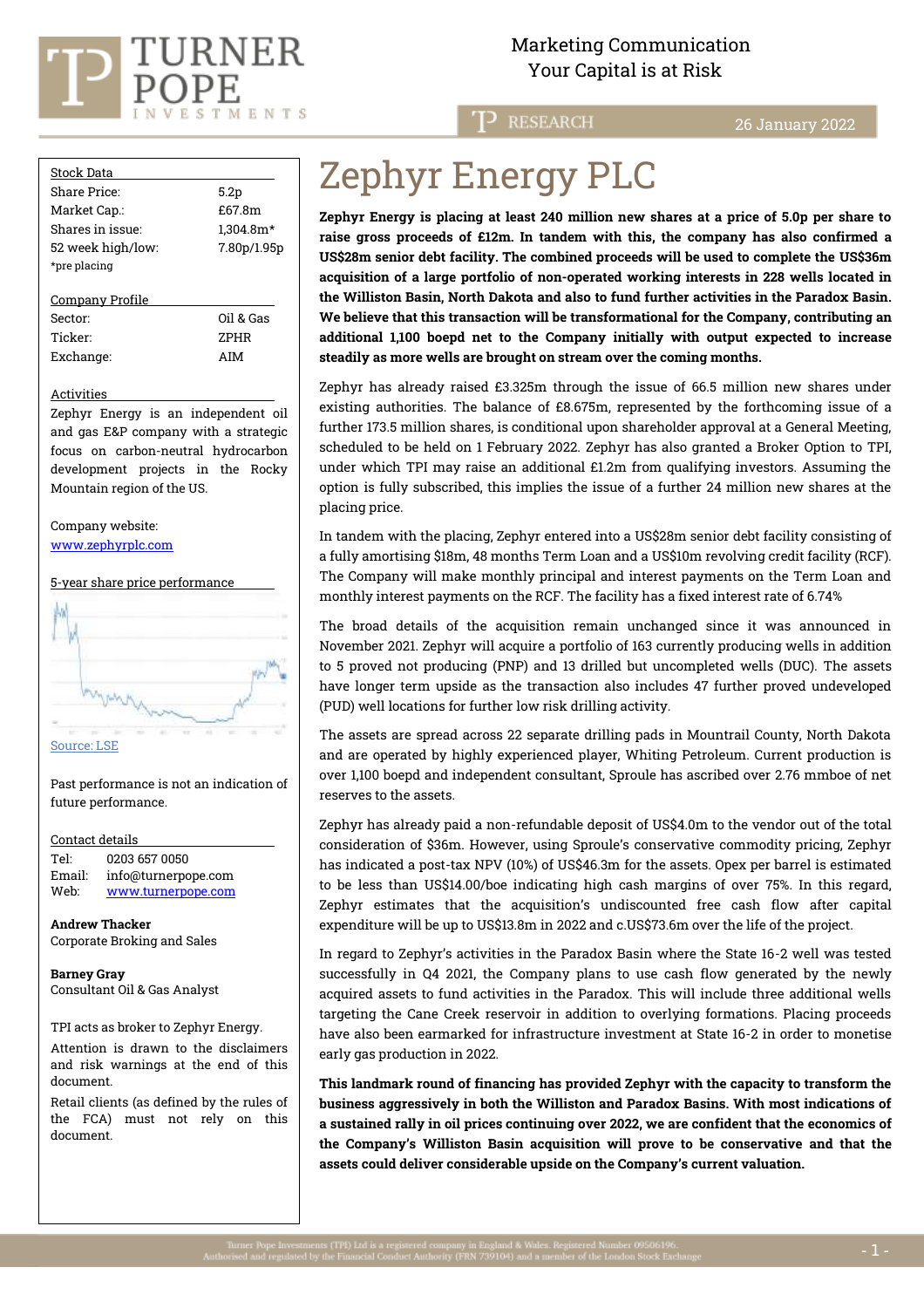**RESEARCH** ΠЭ

## Equity fund raising

TMENTS

Zephyr is placing 240 million new shares at 5.0p per share to raise gross proceeds of £12.0m before expenses. Of these funds, £9.0m is conditional upon the approval of the Company's shareholders which will be sought at a General Meeting (GM) scheduled to be held on 10 February 2022.

The Company is also launching a Broker Option to enable existing and new shareholders to participate in the placing. This Broker Option, which will remain open for a period of 24 hours following today's announcement, will enable Zephyr to raise up to an additional £1.2m.

#### **Details of the placing**

A total of £3.325m, which represents the issue of 66.5 million placing shares at the placing price of 5.0p, has been raised within Zephyr's existing share allotment authority which was granted at the Company's AGM on 30 June 2021. It is expected that these shares will commence trading on AIM on or around 1 February 2022.

The balance of the placing, represented by the issue of 173.5 million shares at 5.0p per share, is conditional on shareholder approval at the upcoming GM. Assuming that the resolutions outlined at the GM are passed, the Company expects that this second tranche of equity will commence trading on or around 11 February 2022.

#### **Warrants**

Zephyr plans to issue one warrant for every four placing shares indicating that 66 million warrants will be issued as part of the aggregate equity raising. These 'Investor Warrants' will be exercisable at a price of 7.5p per share for a period of three years after issue.

Zephyr will also issue its broker TPI up to 17.6 million 'Broker Warrants' to subscribe for the same number of ordinary shares at a price of 7.5p per share for a period of three years after issue. TPI will also receive commission of one additional Broker Warrant for every 10 Investor Warrant and additional warrants exercised. Up to 4.4 million Additional Broker Warrants to subscribe for the same number of shares will be granted to TPI. These will be exercisable at a price of 11.25p per share for a period of three years from the date of grant.

As with the larger tranche of the placing equity, the issue of the aforementioned warrants is conditional on the passing of resolutions that will be put to shareholders at the upcoming GM.

#### **Broker Option**

TPI may elect to accept or not accept bids under the terms of the Broker Option in the event of additional demand from investors. However, any shares issued under the terms of the broker warrant will be issued on the same terms and conditions as the placing shares.

There is no obligation for TPI to issue any shares under the Broker Option agreement. However, the maximum number of shares that may be issued under these terms is 24 million. As such, the maximum aggregate number of shares that may be issued under the terms of the equity placing is 264 million.

#### **Total number of shares in issue**

As at the date of this report, Zephyr had 1,304.75 million shares in issue. Following the issue of first tranche of the equity amounting to 66.5 million new shares, we anticipate that there will be 1,371.25 million shares in issue on 1 February 2022 and following the second tranche of 173.5 million new shares, the number of shares in issue will amount to 1,544.75 million on 11 February 2022 assuming a successful GM.

As outlined above, the issue of the maximum number of shares (24 million) under the Broker Option implies 1,568.75 million shares in issue upon completion of the equity raise.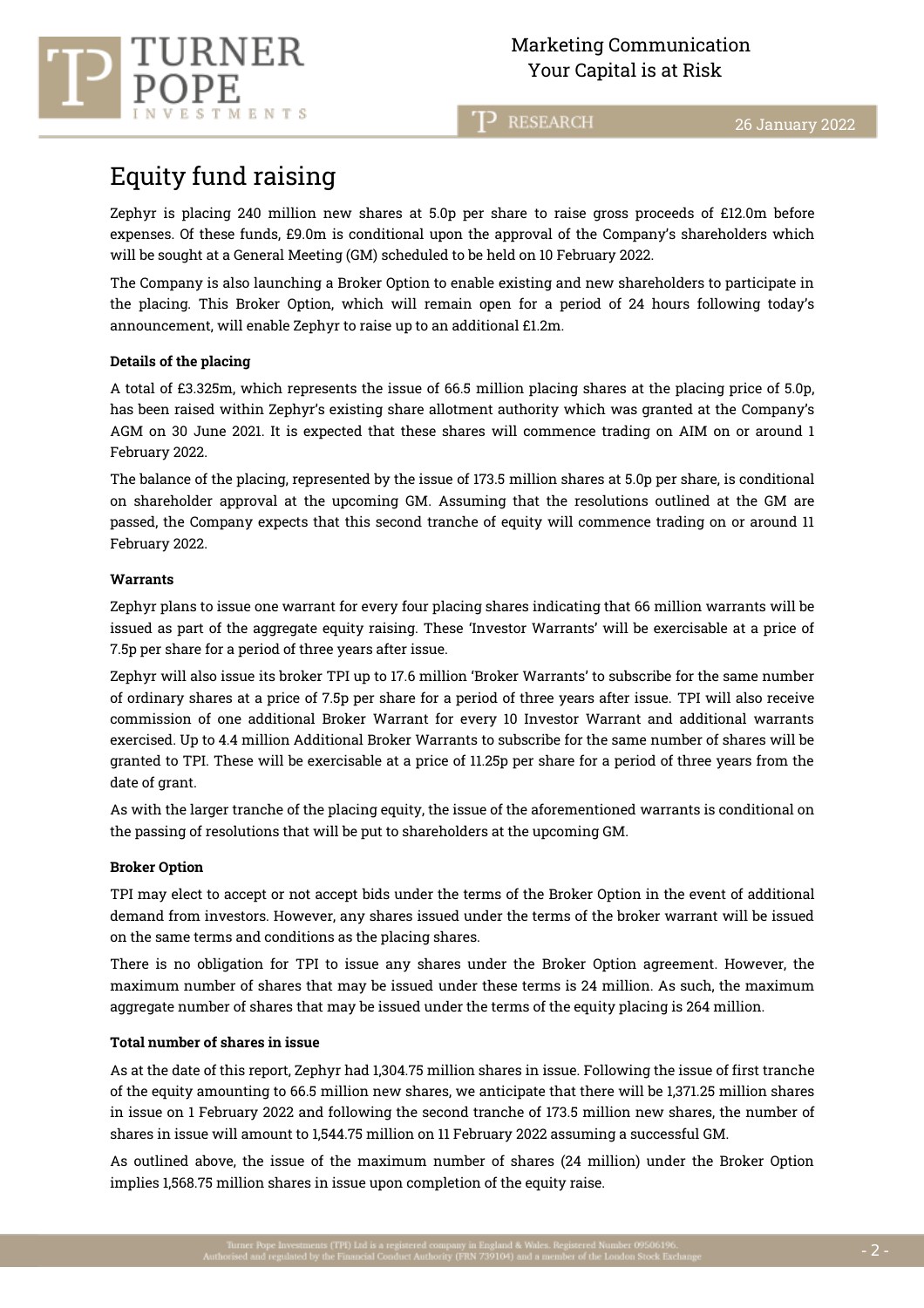**RESEARCH** 

## Senior debt facility

RNER

TMENTS

Zephyr has also entered into a US\$28.0m senior debt facility consisting of a fully amortising US\$18.0m, 48 months term loan (Term Loan) and a US\$10.0m revolving credit facility (RCF). The Company will make monthly principal and interest payments on the Term Loan and monthly interest payments on the RCF. The facility has a fixed interest rate of 6.74% and the loan is secured on the Company's current and future assets and has an unlimited full recourse corporate guarantee from Zephyr.

## Transformational acquisition in the Williston Basin

On 22 November 2021, Zephyr entered into a binding agreement with Kaiser Acquisition and Development – Sanish Non-op LLC, a private US E&P Company, to acquire a portfolio of non-operated interests in wells located on the Sanish field located in the Williston Basin, North Dakota. This equates to 1,960 net acres for an acquisition price of US\$36.0m of which US\$4.0m has already been paid in non-refundable deposits. We note that closing adjustments will include US\$3.8m payable in respect of the balance of capex due and will be further adjusted for the net income generated since 1 December 2021, the Effective Date of the acquisition.

The assets are operated by Whiting Petroleum Corporation, a large and highly experienced operator in the Williston Basin and a Company that already operates a number of Zephyr's existing assets where the Company holds several non-operated well interests.

The portfolio of wells are spread across 22 separate drilling pads in Mountrail County, North Dakota and independent consultant, Sproule Incorporated estimates that the assets contain 2.764 mmboe of proven reserves net to Zephyr's prospective interest. Of this amount, 68% is oil with 17% gas and 15% NGLs (natural gas liquids), the details of which are in the table below. The average working interest across the acreage is approximately 4.1% per well net to Zephyr.

Zephyr will acquire working interests in 163\* (see note below table) proved developed producing (PDP) wells which are currently producing 1,105 boepd (December 2021 numbers). In addition, the acquisition includes interests in 5 further proved not producing (PNP) wells and 13 drilled but uncompleted (DUC) wells, all of which are expected to come on stream over the next few months. The deal also includes 47 further proved but undeveloped (PUD) locations for future drilling which illustrate the longer term potential of the assets.

|                          |                   | Oil reserves | <b>Gas reserves</b> | <b>NGL reserves</b> |           |
|--------------------------|-------------------|--------------|---------------------|---------------------|-----------|
| <b>Reserves category</b> | <b>Well count</b> | Net (mbbl)   | Net (mmcf)          | Net (mbbl)          | DCF (10%) |
| PDP*                     | 179               | 1,097        | 1,823               | 281                 | 30.5      |
| <b>PNP</b>               | 5                 | 48           | 71                  | 11                  | 1.2       |
| DUC/PUD                  | 13                | 325          | 372                 | 57                  | 7.5       |
| <b>PUD</b>               | 47                | 415          | 473                 | 73                  | 7.2       |
| <b>Total</b>             | 244               | 1,885        | 2.739               | 422                 | 46.3      |

#### **Proven reserves summary**

[Source: Sproule](https://www.investegate.co.uk/zephyr-energy-plc--zphr-/rns/-36m-acquisition-of-non-operated-production-assets/202111220700080474T/) (via RNS)

\*Note that the PDP well count includes the 163 wells which constitute the assets being acquired in addition to 16 After Payout (APO) wells which are classified as PDP but do not convert to a paying interest. Only the abandonment costs have been included for these additional wells.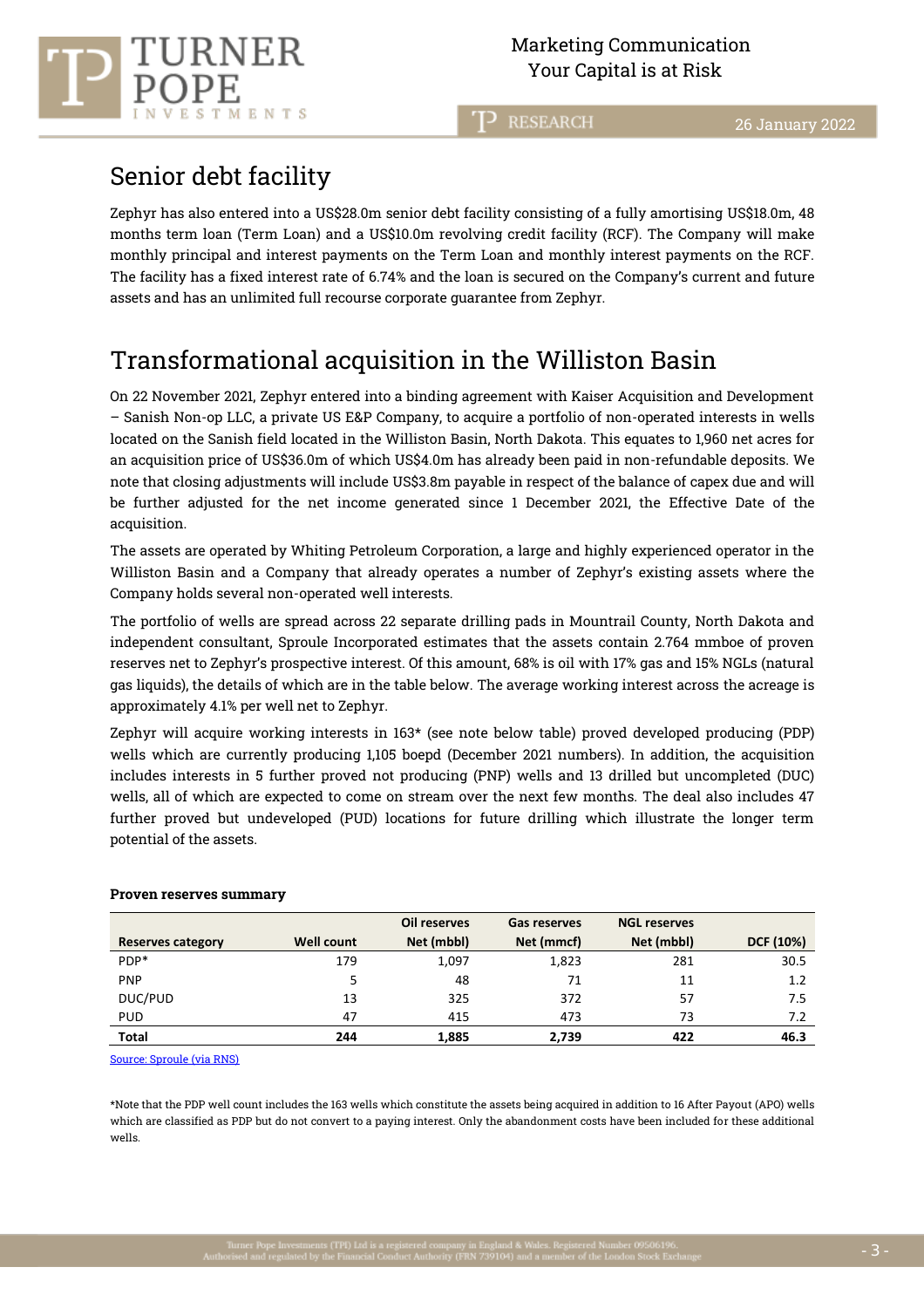



**RESEARCH** כד

#### **Financial metrics**

Zephyr estimates that the acquisition cost of US\$36m equates to 2.1x forecasted EBITDA for the assets in 2022 (est. c.US\$17.1m). With anticipated low opex of US\$13.91 per boe across the portfolio, the Company also forecasts high cash margins in excess of 75% over the next three years as oil prices continue to strengthen. In combination with the Company's existing Williston Basin assets, Zephyr has forecasted a pro-forma EBITDA of US\$24m in 2022. This is based on Company net production of approximately 2,250 boepd in Q1 2022, reducing to 1,250 boepd by Q4 2022 based on Sproule's estimates. Production is expected to increase in 2023 as DUC wells are brought on stream.

The board currently estimates a post-tax NPV (10%) of US\$46.3m using Sproule's oil price forecasts of US\$71/bbl in 2022 falling to US\$68/bbl in 2023 and US\$66/bbl in 2024. Gas prices are assumed to be US\$5.00/mmbtu in 2021 falling to US\$3.25/mmbtu over the same time period and NGL prices are estimated at US\$30/bbl in 2021 declining to US\$26.40/bbl in 2024. Prices are escalated at 2% per annum thereafter.

The economics of the acquisition are enhanced by Zephyr's historical tax losses position which currently totals more than US\$16m.

### Paradox project update

Zephyr plans to reinvest cash flow generated from its new acquisition into its wider Paradox Basin project. In particular, the Company is planning a three well drilling programme in H2 2022 to further delineate the scale of the project. This will include:

- 1 delineation/development well targeting the Cane Creek reservoir in Zephyr's existing 25,000 acre White Sands Unit (WSU)
- 1 exploration well targeting the WSU's shallow Paradox formation
- 1 delineation/development well targeting the Cane Creek reservoir in new acreage to the south of the WSU

The Company has identified over 150 additional drilling targets across nine reservoirs within the Paradox Basin project and is actively considering strategic partners for a wider scale development project.

In tandem with cash flow from significantly increased production, the Company will have an estimated US\$6.0m available from the placing proceeds to fund capex plans. This capital will accelerate drilling and infrastructure construction across Zephyr's wider portfolio.

Following the successful production testing at the State 16-2 well, the Company is planning to equip the well for gas production which will be sold locally to a proposed 2MW co-located cryptocurrency mining facility initially in Q2 2022. Following the build-out of further infrastructure at State 16-2, further gas sales through a nearby pipeline is expected, with work related to a tie-in anticipated to commence in H2 2022 for planned sales in 2023.

In this regard, Zephyr has commissioned Sproule to complete a Competent Persons Report (CPR) to assess the Company's reserves within the Cane Creek reservoir and also the eight overlying reservoirs. This document is expected to be published in Q1 2022.

**Risk warning: Future performance and forecasts are not a reliable indicator of future results.**